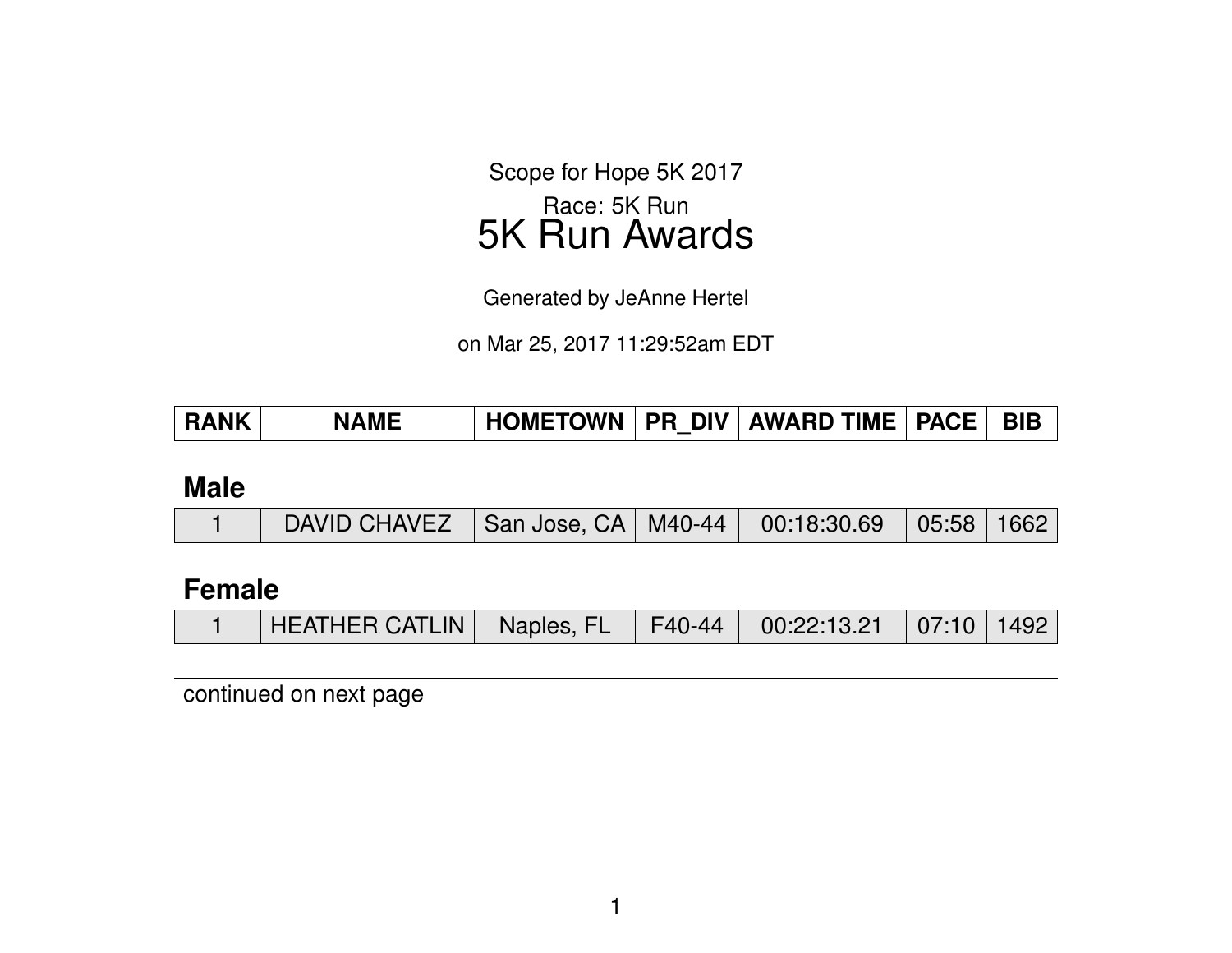| <b>RANK</b>     | <b>NAME</b>                   | <b>HOMETOWN</b>         |                   | <b>PR DIV   AWARD TIME   PACE  </b> |                  | <b>BIB</b>      |  |  |  |
|-----------------|-------------------------------|-------------------------|-------------------|-------------------------------------|------------------|-----------------|--|--|--|
| <b>M-MASTER</b> |                               |                         |                   |                                     |                  |                 |  |  |  |
|                 | DAVID CLIAVEZ<br>DAVID UHAVEZ | <del>San Jose, CA</del> | <del>M40-44</del> | 00:10:30.69                         | <del>05:58</del> | <del>1662</del> |  |  |  |
|                 | <b>WISNICK BEAUPLAN</b>       | Fort Myers, FL          | M40-44            | 00:18:48.39                         | 06:04            | 638             |  |  |  |

## **F-MASTER**

| $IITATIITD$ $\cap$ $\Lambda$<br><b>TILAITILIT VAILIN</b> | Naples, FL     | <del>F40-44</del> | <u>. AA.AA.19 A1</u><br>$\overline{UU}.$ $\overline{C}$ $\overline{C}.$ $\overline{U}$ $\overline{C}$ $\overline{C}$ | 0.710    | ່ <del>1492</del> ∣ |
|----------------------------------------------------------|----------------|-------------------|----------------------------------------------------------------------------------------------------------------------|----------|---------------------|
| <b>LORI MOORE</b>                                        | Fort Myers, FL | F40-44            | 00:23:37.20                                                                                                          | $+07:37$ | 1678                |

## **M-GRANDMASTER**

|  | MICHAEL DEAMER | Labelle, FL | M50-54 | $00:20:26.26$ $06:35$ 829 |  |  |
|--|----------------|-------------|--------|---------------------------|--|--|
|--|----------------|-------------|--------|---------------------------|--|--|

## **F-GRANDMASTER**

|  | SUSAN VALENTIA   Lehigh Acres, FL   F55-59   00:24:38.13   07:56   68 |  |  |  |  |  |
|--|-----------------------------------------------------------------------|--|--|--|--|--|
|--|-----------------------------------------------------------------------|--|--|--|--|--|

# **M-SENIOR GRANDMASTER**

| JIM GLENDON            | Fort Myers, FL   M65-69   00:21:43.45   07:00   989 |  |  |
|------------------------|-----------------------------------------------------|--|--|
| continued on pout pone |                                                     |  |  |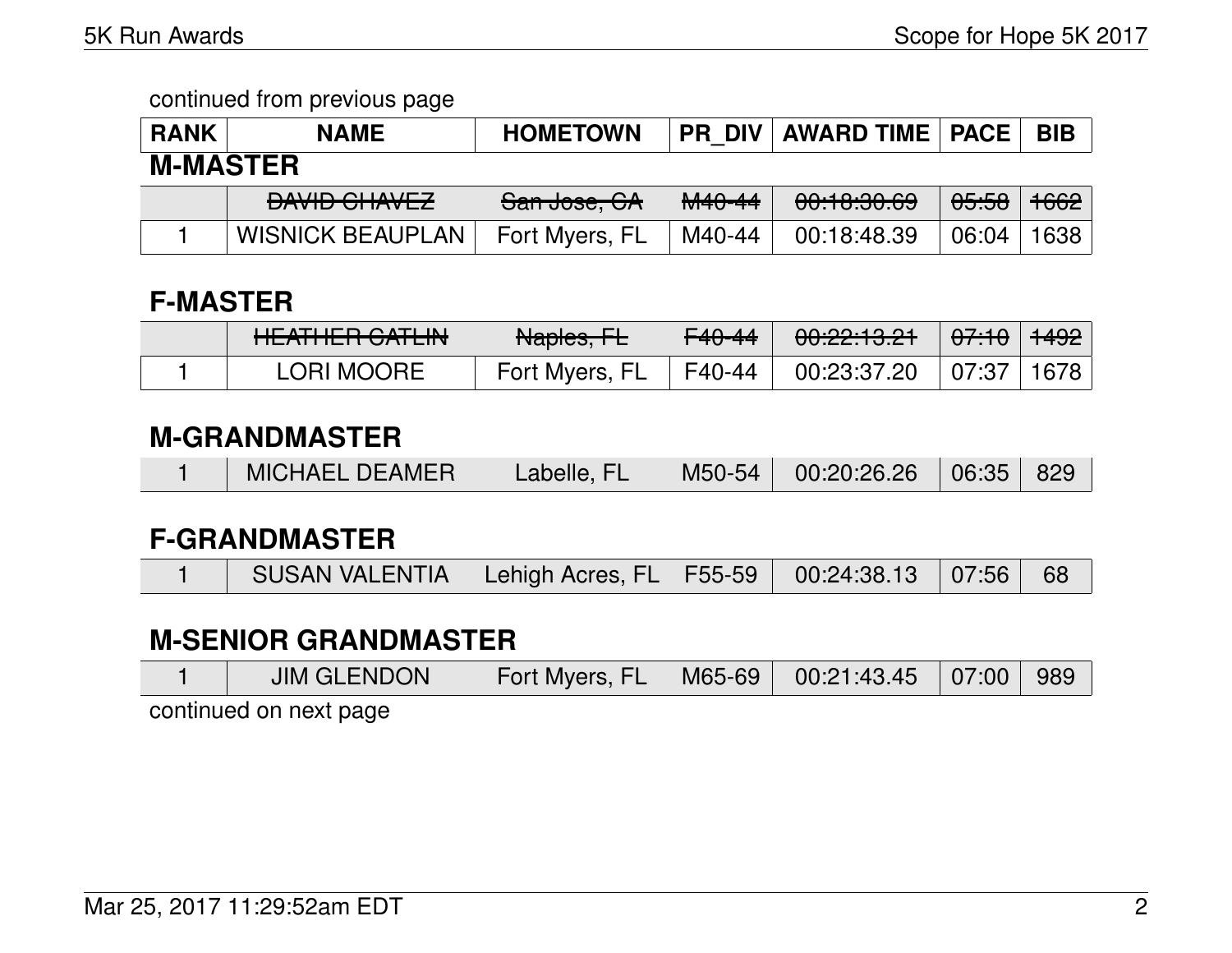| <b>RANK</b> | <b>NAME</b> | <b>HOMETOWN</b> |  | <b>PR DIV AWARD TIME PACE</b> |  | <b>BIB</b> |
|-------------|-------------|-----------------|--|-------------------------------|--|------------|
|-------------|-------------|-----------------|--|-------------------------------|--|------------|

## **F-SENIOR GRANDMASTER**

| NANCY CARESTIA   Lehigh Acres, FL   F60-64   00:27:21.85   08:49   813 |
|------------------------------------------------------------------------|
|------------------------------------------------------------------------|

## **M1-11**

| <b>BEN O'BRIEN</b>      | Fort Myers, FL | $M1-11$ | 00:26:46.15 | 08:37                              | 1427 |
|-------------------------|----------------|---------|-------------|------------------------------------|------|
| <b>WILLIAM VERTREES</b> | Fort Myers, FL | M1-11   | 00:30:11.77 | $\vert$ 09:44 $\vert$ 1668 $\vert$ |      |
| <b>SAM O'BRIEN</b>      | Fort Myers, FL | $M1-11$ | 00:32:00.32 | 10:19 1428                         |      |

## **F1-11**

| <b>GABI WINTERS</b>  | Cape Coral, FL | F <sub>1</sub> -11 | 00:24:06.30 | $\mid$ 07:46   1489  |    |
|----------------------|----------------|--------------------|-------------|----------------------|----|
| <b>KATIE JOHNSON</b> | Fort Myers, FL | F1-11              | 00:24:29.10 | $\mid$ 07:53 $\mid$  | 73 |
| <b>ANNA VERTREES</b> | Fort Myers, FL | $F1-11$            | 00:28:55.45 | $\vert$ 09:19   1667 |    |

## **M12-15**

| <b>TIMOTHY LEUNG</b>   | Fort Myers, FL   M12-15   00:18:32.13   05:58   1641 |  |  |
|------------------------|------------------------------------------------------|--|--|
| continued on next page |                                                      |  |  |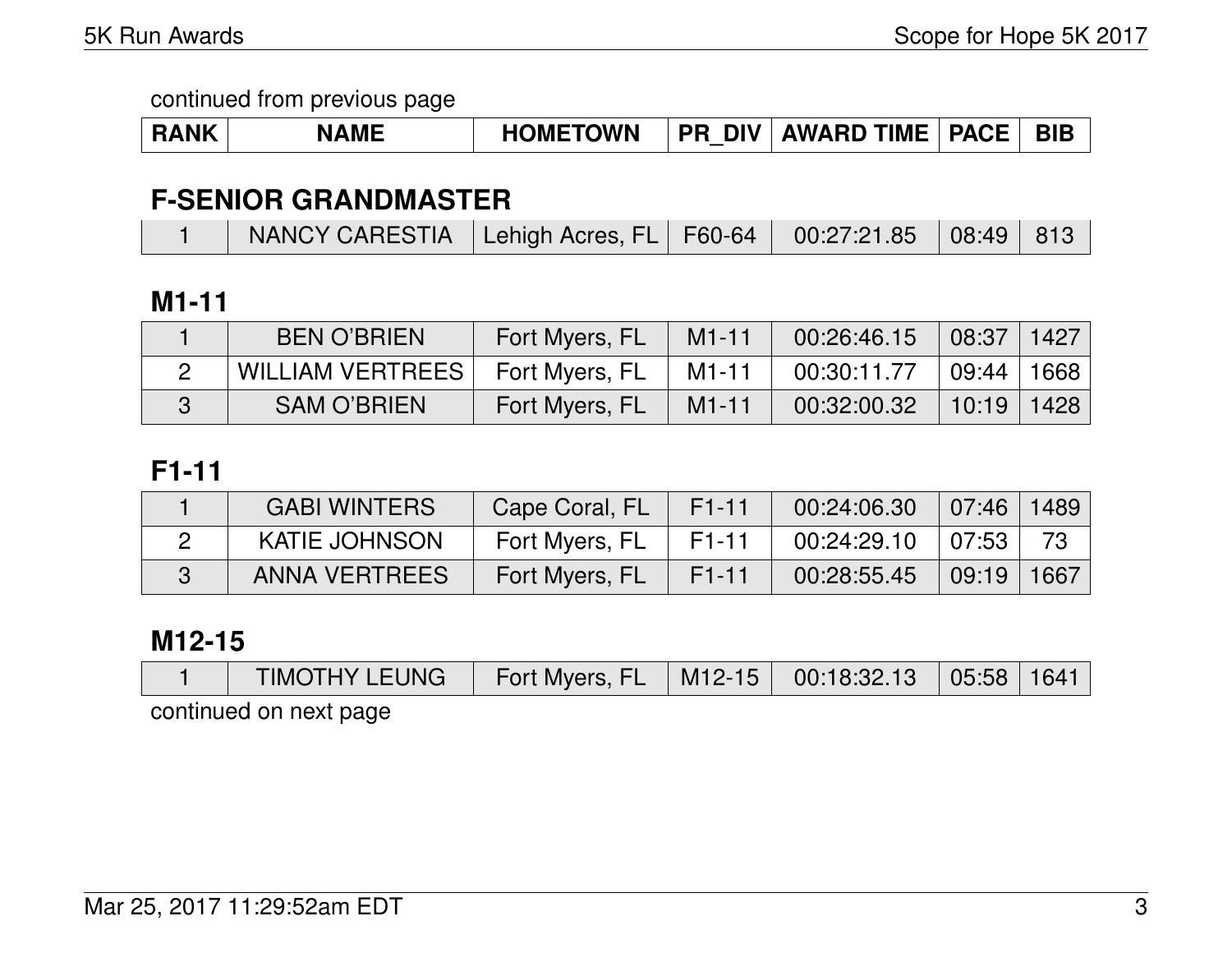| <b>RANK</b> | <b>NAME</b>           | <b>HOMETOWN</b> |                      | PR DIV   AWARD TIME   PACE |            | <b>BIB</b> |
|-------------|-----------------------|-----------------|----------------------|----------------------------|------------|------------|
|             | <b>MICHAEL ADJINS</b> | Fort Myers, FL  | $ $ M12-15 $ $       | 00:18:46.63                | 06:03 1648 |            |
|             | <b>CALEB OWENS</b>    | Fort Myers, FL  | $\mid$ M12-15 $\mid$ | 00:21:10.15                | 06:49 1658 |            |

# **F12-15**

| <b>NICOLE GULATI</b> | Fort Myers, FL F12-15 00:24:47.10 07:59 1486 |                                                         |  |
|----------------------|----------------------------------------------|---------------------------------------------------------|--|
| ADELA HARVEY         |                                              |                                                         |  |
| <b>EMILY VENGLAR</b> | Fort Myers, FL                               | $\vert$ F12-15 $\vert$ 00:25:43.43 $\vert$ 08:17   1654 |  |

## **M16-19**

| <b>ERIC TOLEP</b>                                                      | fort myers, FL $\parallel$ M16-19 $\parallel$ 00:24:24.00 $\parallel$ 07:52 $\parallel$ 995 |  |  |
|------------------------------------------------------------------------|---------------------------------------------------------------------------------------------|--|--|
| LANDEN LUETTICH   Fort Myers, FL   M16-19   00:25:18.46   08:09   1673 |                                                                                             |  |  |

# **F16-19**

| NINA GULATI    | Fort Myers, FL   F16-19 |          | $\begin{array}{ c c c c c c c c } \hline \quad00:27:38.10 & 08:54 & 1626 \ \hline \end{array}$ |  |
|----------------|-------------------------|----------|------------------------------------------------------------------------------------------------|--|
| VICTORIA RAKUS | Alva, FL                | $F16-19$ | $00:35:02.15$   11:17   1454                                                                   |  |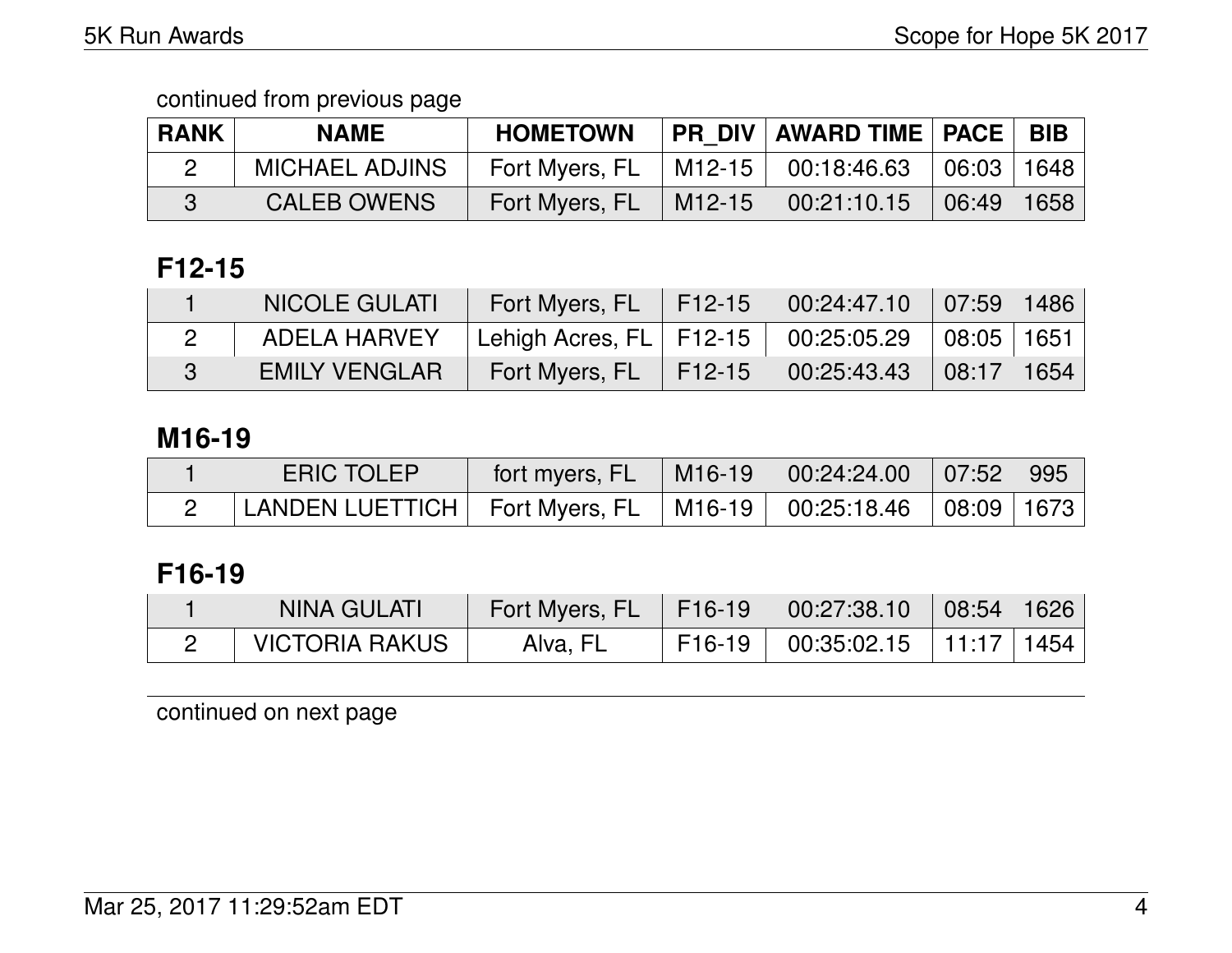| <b>RANK</b> | <b>NAME</b>             | <b>HOMETOWN</b> |        | <b>PR DIV   AWARD TIME   PACE</b> |       | <b>BIB</b> |  |  |
|-------------|-------------------------|-----------------|--------|-----------------------------------|-------|------------|--|--|
| M20-24      |                         |                 |        |                                   |       |            |  |  |
|             | <b>BRANDON PETERSON</b> | ft myers, FL    | M20-24 | 00:23:15.05                       | 07:30 | 148        |  |  |
|             | <b>NATHAN HOWARD</b>    | ft myers, FL    | M20-24 | 00:23:22.34                       | 07:32 | 149        |  |  |
| 3           | <b>ELLIOTT WHITE</b>    | ft myers, FL    | M20-24 | 00:35:50.95                       | 11:33 | 154        |  |  |

### **F20-24**

| <b>AMANDA MCGOWAN</b> | North Fort Myers, FL   F20-24 |          | 00:28:13.50                    | 09:06        | 1652 |
|-----------------------|-------------------------------|----------|--------------------------------|--------------|------|
| <b>VAIL FISHER</b>    | Fort Myers, FL                | F20-24 I | $\vert\phantom{0}00.32$ :42.09 | 10:32   1645 |      |
| <b>MIKAILA SHULTS</b> | ∖ft myers, FL∖                | F20-24   | 00:45:36.34                    | 14:41        | 293  |

## **M25-29**

| JONATHAN BOYD         | ft myers, FL                  | $M25-29$ | 00:20:46.96 | 06:42      | 152  |
|-----------------------|-------------------------------|----------|-------------|------------|------|
| <b>BRIAN SIMPSON</b>  | North Fort Myers, FL   M25-29 |          | 00:26:47.94 | $+08:38 +$ | -962 |
| <b>JOSEPH STEWART</b> | ft myers, FL                  | M25-29 \ | 00:30:44.34 | 09:54      | 264  |

## **F25-29**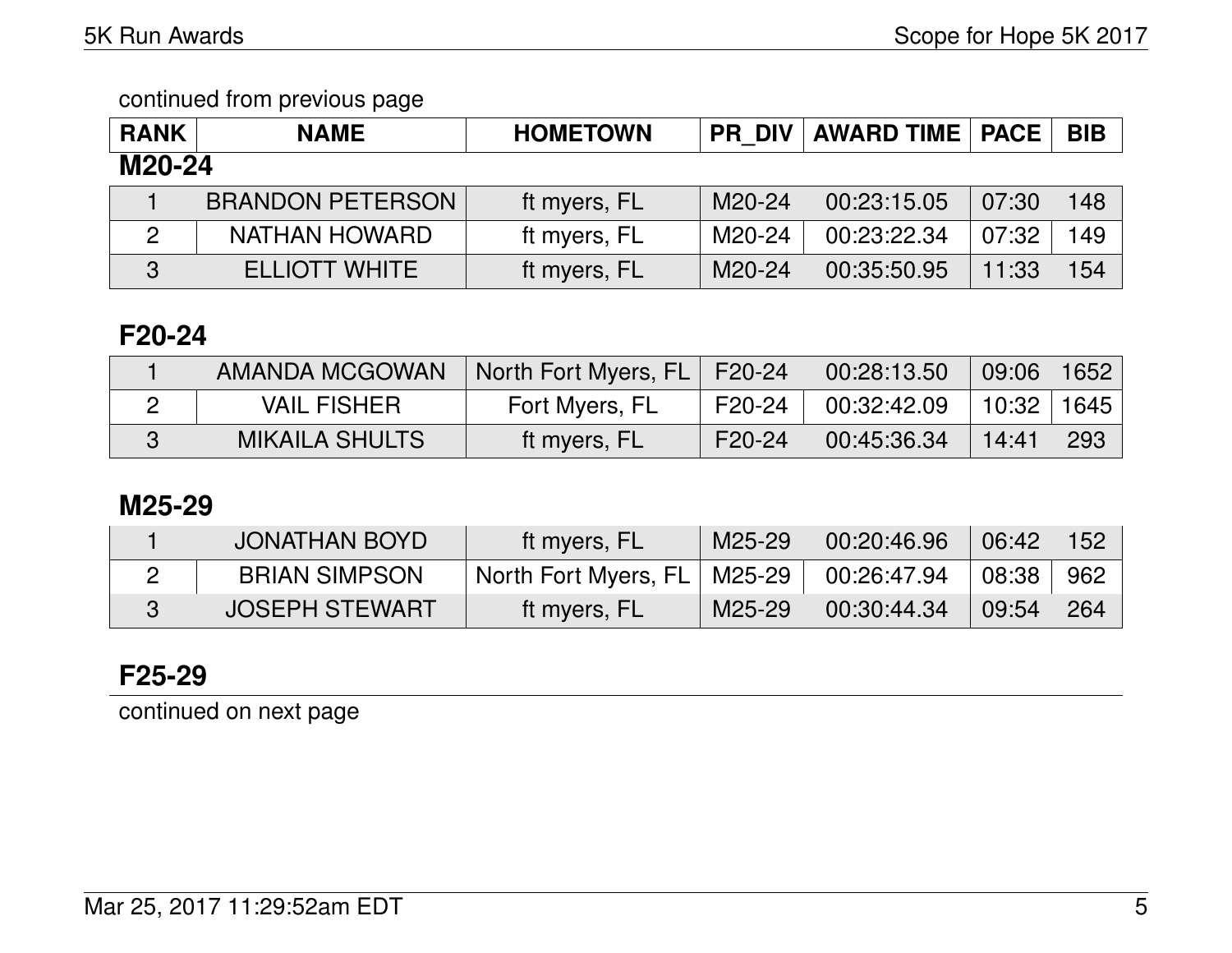| <b>RANK</b>  | <b>NAME</b>             | <b>HOMETOWN</b>           | <b>PR DIV AWARD TIME   PACE  </b> |       | <b>BIB</b> |
|--------------|-------------------------|---------------------------|-----------------------------------|-------|------------|
|              | <b>MARIA CLASSON</b>    | Cape Coral, FL   F25-29   | 00:26:01.68                       | 08:23 | 1660       |
| $\mathbf{2}$ | <b>CAITLIN GARCIA</b>   | Fort Myers, $FL$   F25-29 | 00:29:42.92                       | 09:34 | 1636       |
|              | <b>STEPHANY GAVIRIA</b> | Fort Myers, $FL$   F25-29 | 00:30:58.31                       | 09:59 | 1456       |

## **M30-34**

| RAYMOND AGOSTINO   | Fort Myers, FL   M30-34   |        | 00:21:22.16 | $06:53$   1624 |     |
|--------------------|---------------------------|--------|-------------|----------------|-----|
| BRIAN FRITZ        | Cape Coral, $FL$   M30-34 |        | 00:26:26.10 | 08:31 1628     |     |
| <b>CALEB KRUSE</b> | tt myers, FL              | M30-34 | 00:30:54.81 | 09:58          | 147 |

## **F30-34**

| <b>MARY MOLLOY</b>         | Fort Myers, FL   F30-34                              |        | $00:24:04.72$ 07:46 1490 |     |
|----------------------------|------------------------------------------------------|--------|--------------------------|-----|
| <b>ASHLEY SIMONELLI</b>    | Fort Myers, FL   F30-34   00:28:27.32   09:10   1677 |        |                          |     |
| <b>MARISSA FREDRICKSON</b> | Ft myers, FL                                         | F30-34 | $00:29:51.95$ 09:37      | 766 |

## **M35-39**

| <b>BEN WINTERS</b>     | $\mid$ Cape Coral, FL $\mid$ M35-39 $\mid$ |  | $\begin{array}{ c c }\hline \text{00:24:08.70} \hline \end{array}$ | 07:47 |  |  |  |  |  |
|------------------------|--------------------------------------------|--|--------------------------------------------------------------------|-------|--|--|--|--|--|
| continued on novt none |                                            |  |                                                                    |       |  |  |  |  |  |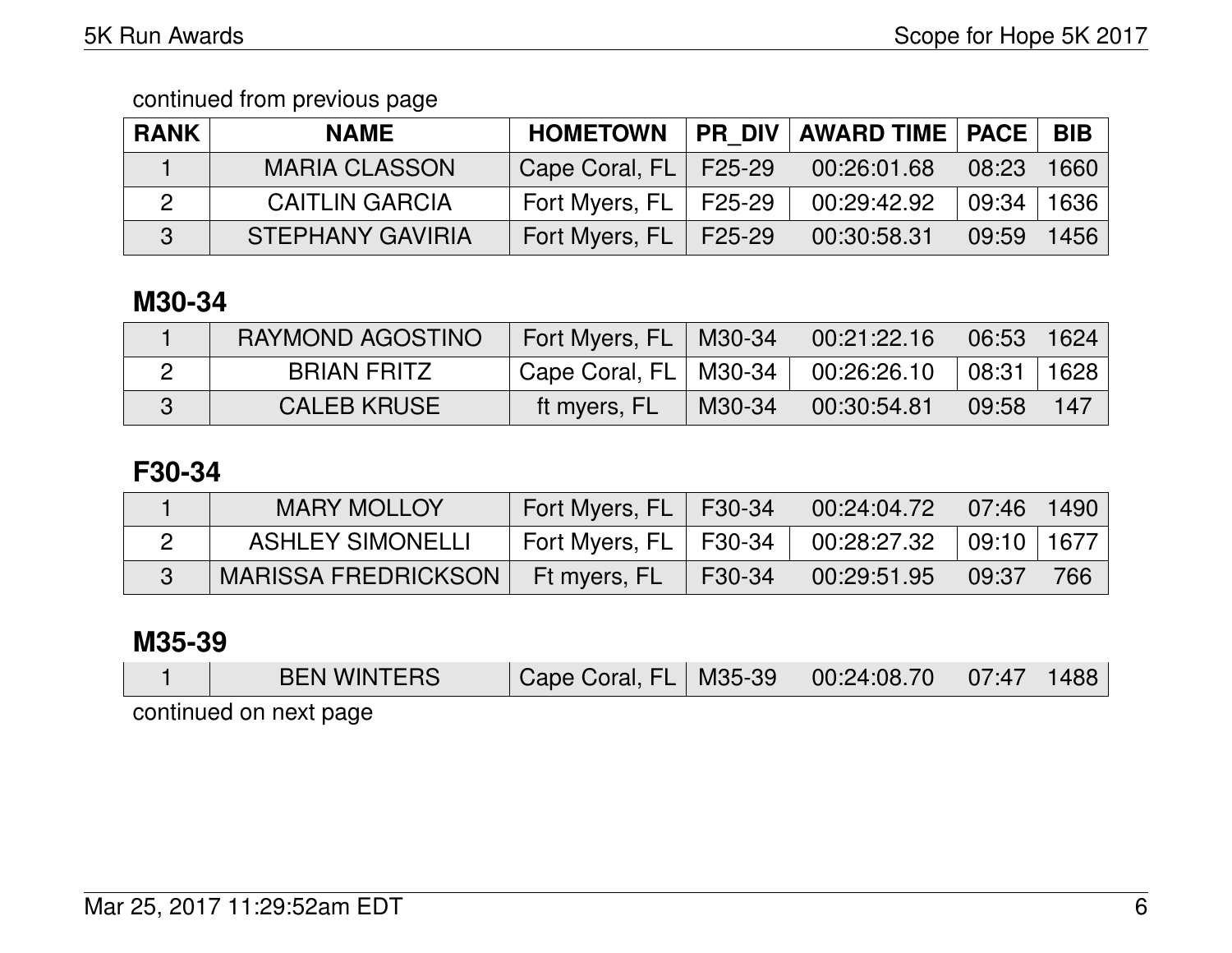| <b>RANK</b> | <b>NAME</b>                                                          | <b>HOMETOWN</b> | <b>PR DIV AWARD TIME   PACE   BIB</b> |                |  |
|-------------|----------------------------------------------------------------------|-----------------|---------------------------------------|----------------|--|
|             | WAYNE DEMEYERE   Fort Myers, FL   M35-39   00:26:07.91   08:25   334 |                 |                                       |                |  |
|             | REYNALDO MILLER   Cape Coral, FL   M35-39                            |                 | 00:44:04.90                           | $14:12$   1680 |  |

## **F35-39**

| CHRISTINA DEPARI   Fort Myers, FL   F35-39   00:26:14.50   08:27   126 |                                       |                                    |                     |  |
|------------------------------------------------------------------------|---------------------------------------|------------------------------------|---------------------|--|
| APRIL LUETTICH                                                         | ft myers, FL                          | F35-39   00:26:27.28   08:31   153 |                     |  |
| <b>STACY GARCIA</b>                                                    | Fort Myers, FL   F35-39   00:28:30.82 |                                    | $\mid$ 09:11   1441 |  |

### **M40-44**

|              | DAVID CHAVEZ<br>UAVIU VIIVLZ | San Jose, CA   | <del>M40-44</del> | 00:10:30.69 | <del>05:58</del> | $+662$          |
|--------------|------------------------------|----------------|-------------------|-------------|------------------|-----------------|
|              | WISNICK BEAUPLAN             | Fort Myers, FL | M40-44            | 00:10:40.39 | <del>06:04</del> | <del>1638</del> |
|              | <b>MARK AMATO</b>            | Cape Coral, FL | M40-44            | 00:21:33.60 | 06:57            | 1445            |
|              | <b>MARK GONICK</b>           | Ft. Myers, FL  | M40-44            | 00:24:57.11 | 08:02            | 1485            |
| $\mathbf{3}$ | <b>SEAN CONGERO</b>          | Fort Myers, FL | M40-44            | 00:26:53.68 | 08:40            | 1646            |

## **F40-44**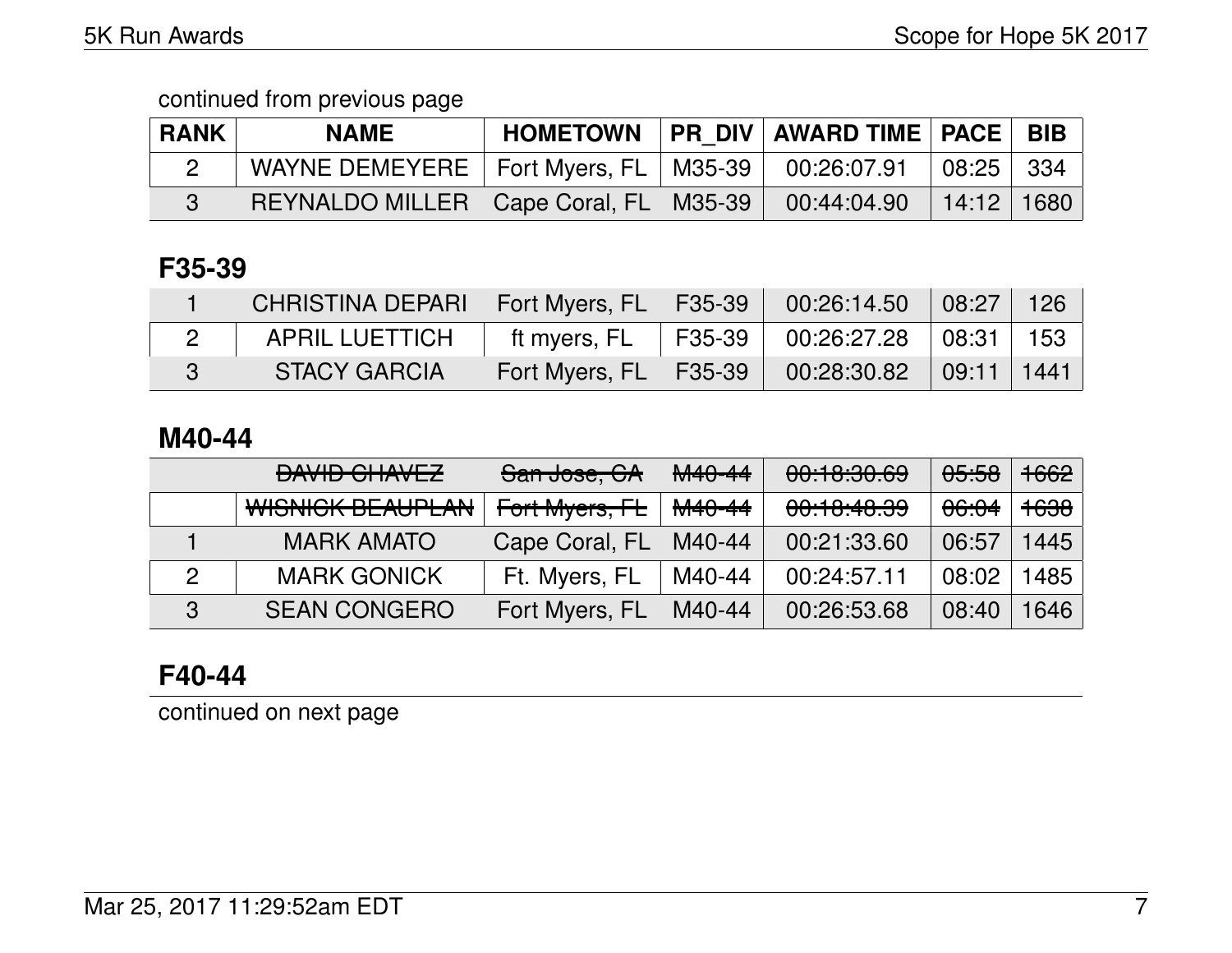| <b>RANK</b>    | <b>NAME</b>                                            | <b>HOMETOWN</b>           | <b>PR DIV</b>      | <b>AWARD TIME   PACE</b>                  |                  | <b>BIB</b>      |
|----------------|--------------------------------------------------------|---------------------------|--------------------|-------------------------------------------|------------------|-----------------|
|                | <u>LIE ATLIED OATLINI</u><br><b>TILAITILII VALLIIV</b> | Naples, FL                | $F40 - 44$         | 0.00.10.11<br>0, 2, 1, 0, 1               | 07.10            | 1492            |
|                | <b>LORI MOORE</b>                                      | <del>Fort Myers, FL</del> | F <sub>40-44</sub> | <u>AA.AA.A7 AA</u><br><del>uu.cu.uu</del> | <del>07:37</del> | <del>1678</del> |
|                | <b>LETITIA CLARK</b>                                   | Cape Coral, FL            | F40-44             | 00:25:45.17                               | 08:18            | 1674            |
| $\overline{2}$ | <b>JODI OWENS</b>                                      | Fort Myers, FL            | F40-44             | 00:29:29.86                               | 09:30            | 1659            |
| 3              | <b>ELAINE GULATI</b>                                   | Fort Myers, FL            | F40-44             | 00:30:45.85                               | 09:55            | 625             |

### **M45-49**

| <b>AARON OBRIEN</b>    | Fort Myers, FL   M45-49                              | $\begin{array}{ c c c c c c c c } \hline 00:20:23.75 & 06:34 & 1425 \hline \end{array}$ |     |
|------------------------|------------------------------------------------------|-----------------------------------------------------------------------------------------|-----|
| <b>RAMESH KOKA</b>     | fort myers, FL   M45-49   00:25:53.13   08:20   1432 |                                                                                         |     |
| <b>MOHAMMAD SHEIKH</b> | Fort Myers, FL   M45-49                              | $\mid$ 00:26:36.75 $\mid$ 08:34 $\mid$                                                  | 821 |

## **F45-49**

| <b>ISABEL GUERRERO</b>             | Cape Coral, FL   F45-49 |        | 00:25:53.96 | $\mid$ 08:21   1423   |       |
|------------------------------------|-------------------------|--------|-------------|-----------------------|-------|
| CHRISTINE DEE-REYES   Ft Myers, FL |                         | F45-49 | 00:26:27.14 | $\vert$ 08:31 $\vert$ | - 991 |
| <b>ANGELA STERIOUS</b>             | Fort Myers, FL   F45-49 |        | 00:27:10.49 | 08:45                 | 999   |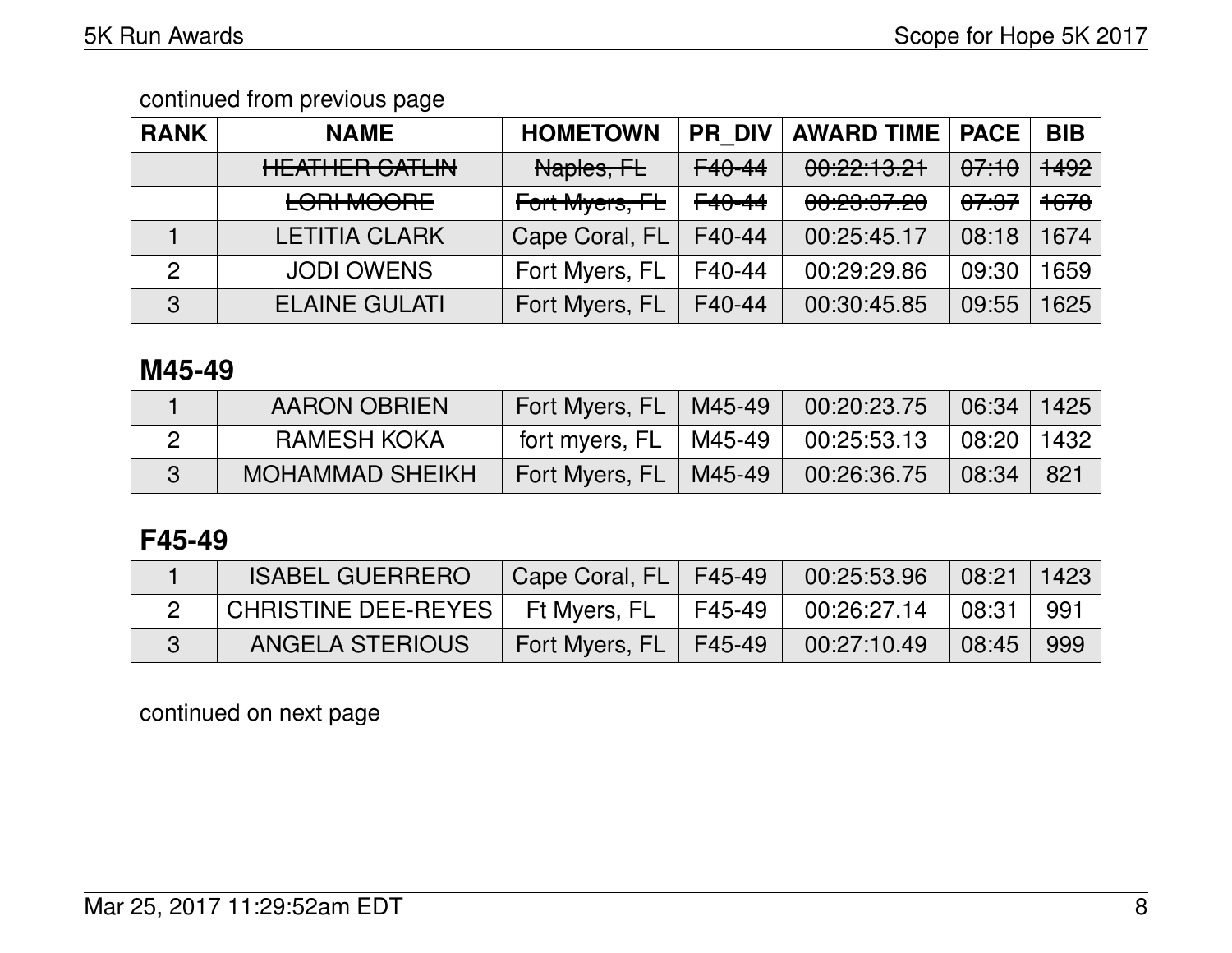| <b>RANK</b>   | <b>NAME</b>                                 | <b>HOMETOWN</b> |                    | <b>PR DIV   AWARD TIME   PACE  </b>           |                  | <b>BIB</b> |  |  |
|---------------|---------------------------------------------|-----------------|--------------------|-----------------------------------------------|------------------|------------|--|--|
| M50-54        |                                             |                 |                    |                                               |                  |            |  |  |
|               | <u>MIQUAEL DE AMED</u><br>MIUI IALL DLAWLIT | Labelle, FL     | M <sub>50-54</sub> | <u>aa.ga.go go </u><br><del>00.20.20.20</del> | <del>06:35</del> | 829        |  |  |
|               | <b>WILLIAM BLEVENS</b>                      | Estero, FL      | M50-54             | 00:21:16.16                                   | 06:51            | 854        |  |  |
| $\mathcal{P}$ | <b>SCOTT KOOK</b>                           | Alva, FL        | M50-54             | 00:23:35.00                                   | 07:36            | 868        |  |  |

3 CHRIS KING Fort Myers, FL | M50-54 | 00:24:29.75 | 07:54 | 1480

### **F50-54**

| LAURIE FRUTCHEY   fort myers, FL   F50-54   00:25:35.49   08:15   828   |                                                      |  |  |
|-------------------------------------------------------------------------|------------------------------------------------------|--|--|
| KATHLEEN OLIVETO   Fort Myers, FL   F50-54   00:27:35.03   08:53   1672 |                                                      |  |  |
| <b>JL WATSON</b>                                                        | Fort Myers, FL   F50-54   00:29:00.36   09:21   1665 |  |  |

### **M55-59**

| <b>JOHN STEAKLEY</b> | Cape Coral, FL   M55-59               |        | 00:21:23.37 | 06:54   1656                    |   |
|----------------------|---------------------------------------|--------|-------------|---------------------------------|---|
| <b>MARK JOHNSON</b>  | Fort Myers, FL   M55-59   00:24:18.81 |        |             | $\mid$ 07:50 $\mid$ 1434 $\mid$ |   |
| <b>DUANE RICE</b>    | Ft Myers, FL                          | M55-59 | 00:24:34.33 | 07:55                           | 6 |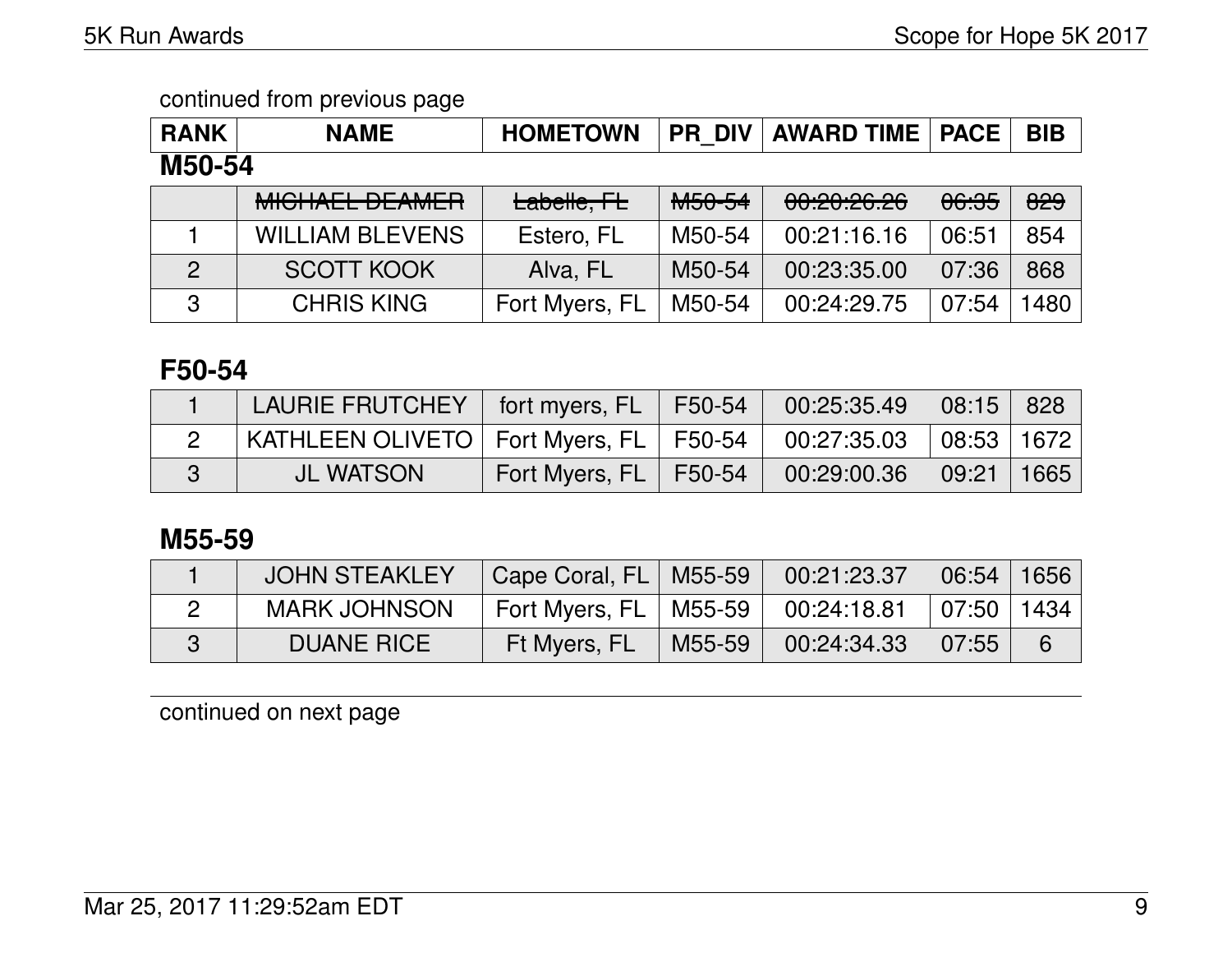| <b>RANK</b>    | <b>NAME</b>            | <b>HOMETOWN</b>         | <b>PR DIV</b>     | <b>AWARD TIME   PACE  </b> |                  | <b>BIB</b> |  |  |
|----------------|------------------------|-------------------------|-------------------|----------------------------|------------------|------------|--|--|
| F55-59         |                        |                         |                   |                            |                  |            |  |  |
|                | SUSAN VALENTIA         | <b>Lehigh Acres, FL</b> | <del>F55-59</del> | 00:24:30.13                | <del>07:56</del> | $\theta$   |  |  |
|                | <b>FRAN GOLDEN</b>     | Lehigh Acres, FL        | F55-59            | 00:28:08.14                | 09:04            | 58         |  |  |
| $\overline{2}$ | <b>ELIZABETH BROWN</b> | Lauderhill, FL          | F55-59            | 00:28:55.95                | 09:19            | 1630       |  |  |
| 3              | <b>CAREN SIMPSON</b>   | Fort Myers, FL          | F55-59            | 00:30:05.15                | 09:42            | 921        |  |  |

## **M60-64**

| <b>FRANK VECCHIONE !</b> | Fort Myers, FL | M60-64 | 00:24:40.61 | 07:57        | 780 |
|--------------------------|----------------|--------|-------------|--------------|-----|
| <b>JOHN MORRIS</b>       | Boxford, MA    | M60-64 | 00:26:10.00 | 08:26   1029 |     |
| DAVE ARNOLD              | $Innistil, -$  | M60-64 | 00:29:17.22 | 09:26        | 345 |

## **F60-64**

| NANCY CARESTIA       | Lehigh Acres, FL      | F60-64 | 00:27:21.85 | 00:49 | 813  |
|----------------------|-----------------------|--------|-------------|-------|------|
| <b>WENDY PIASCIK</b> | Cape Coral, FL        | F60-64 | 00:29:03.87 | 09:22 | 823  |
| <b>KAREN KNIFIC</b>  | <b>FORT MYERS, FL</b> | F60-64 | 00:36:49.00 | 11:52 | 1156 |
| <b>BOBBI SWANCE</b>  | Fort Myers, FL        | F60-64 | 00:38:51.91 | 12:31 | 1469 |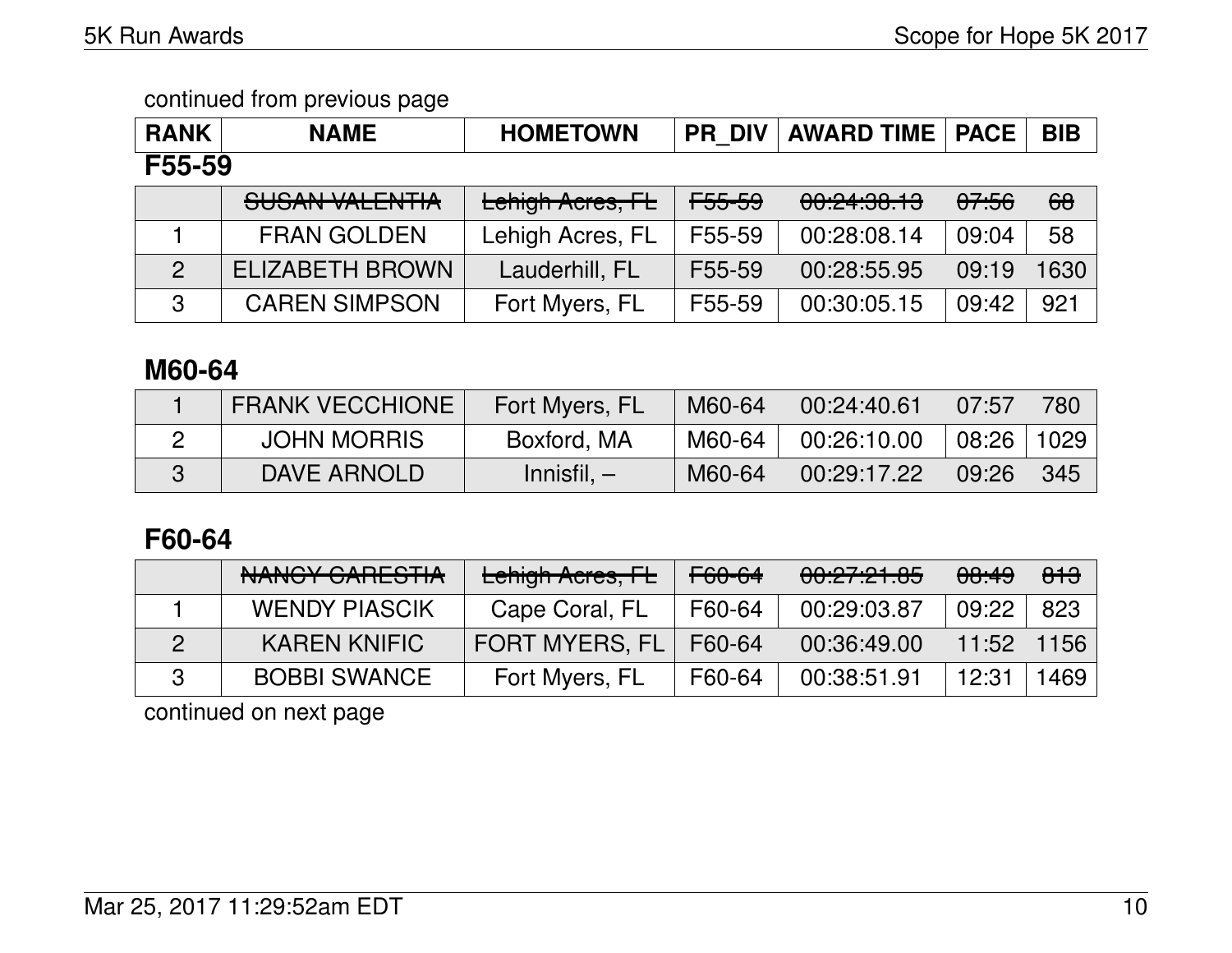## **M65-69**

| <b>JIM GLENDON</b> | Fort Myers, FL   M65-69      |        | 00:21:43.45 | <del>07:00</del> | 989  |
|--------------------|------------------------------|--------|-------------|------------------|------|
| <b>BILL MORTON</b> | Fort Myers, $FL \mid M65-69$ |        | 00:25:23.90 | 08:11            | 1437 |
| <b>BRUCE MYERS</b> | Little River, SC   M65-69    |        | 00:28:28.77 | 09:10            | 740  |
| MIKE SEAGLE        | -. US                        | M65-69 | 00:30:12.01 | 09:44            | 1647 |

## **F65-69**

| <b>ANKE HILDRETH</b> | N Ft Myers, FL   F65-69 | 00:29:34.90 | $09:32$   1439 |       |
|----------------------|-------------------------|-------------|----------------|-------|
| <b>MARY GRIFFIN</b>  | Willowick, OH   F65-69  | 00:33:30.11 | 10:47          | ∣ 992 |
| <b>RUTH NORRISH</b>  | Eau Claire, WI   F65-69 | 00:35:02.97 | 11:17          | - 895 |

## **M70-74**

| JOHN BRUBAKER                                                           | Chatham, IL | $M70-74$ | 00:26:58.84 | 08:42   1650 |  |
|-------------------------------------------------------------------------|-------------|----------|-------------|--------------|--|
| MICHAEL MCGINNIS   Fort Myers, FL   M70-74   00:28:12.61   09:05   1450 |             |          |             |              |  |
| <b>RICHARD AHLBORN</b>                                                  | -. US       | M70-74   | 00:34:27.34 | 11:06   1473 |  |